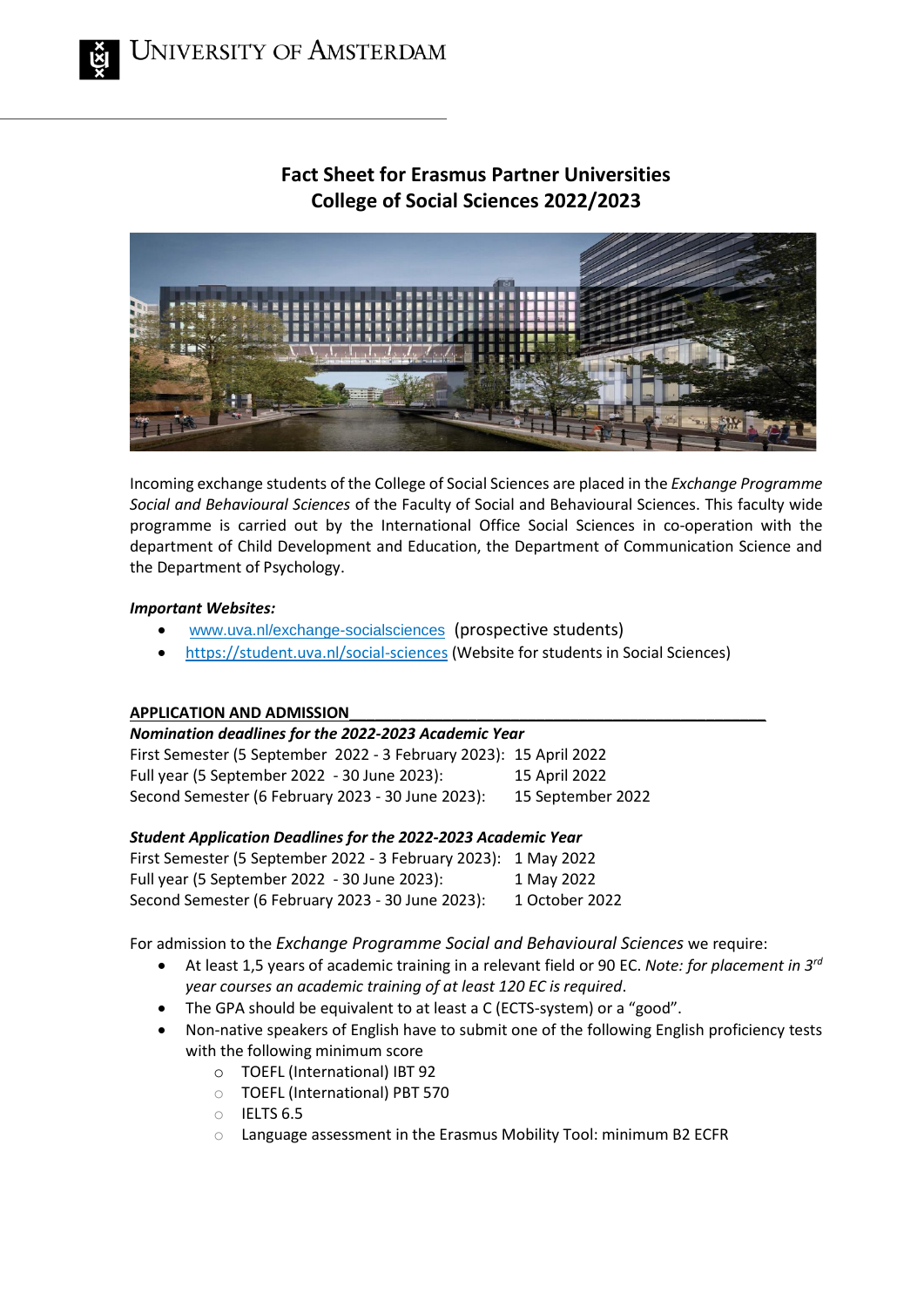*NB: In some cases we can accept institutional tests*. *If in your opinion the English test reports of your institution should be accepted by us, please contact us. As a rule a test score is valid for a period of two years.*

### *Application Procedure*

- 1) We are using a nomination and application portal. You are kindly requested to nominate your selected students by using the information and the link to the UvA system that has been sent to you by email.
- 2) After having nominated your students, you will receive an email with a confirmation of your nomination(s).
- 3) After checking your nomination(s) an email will be send to your students with instructions:
- 4) to activate their University of Amsterdam account.
- 5) to log in to the University of Amsterdam's application portal and to submit their application.

They will be asked to upload a photocopy of the identity page of their passport, their transcript and – if applicable – their English language test result.

6) For non-native speakers of English: the official English test report can come in later (sent to us directly by the testing organization), but at the latest on Friday 5 August 2022

Students will be informed on their acceptance within 4 weeks after the application deadline.

#### **ACADEMIC INFORMATION\_\_\_\_\_\_\_\_\_\_\_\_\_\_\_\_\_\_\_\_\_\_\_\_\_\_\_\_\_\_\_\_\_\_\_\_\_\_\_\_\_\_\_\_\_\_\_\_\_\_\_\_\_**

#### *Academic calendar:*

| First semester: | 5 September - 3 February |
|-----------------|--------------------------|
| First Block:    | 5 September - 27 October |
| Second Block:   | 31 October - 23 December |
| Third Block:    | 9 January - 3 February   |

| <b>Second semester:</b> | 6 February - 30 June  |
|-------------------------|-----------------------|
| First Block:            | 6 February - 31 March |
| Second Block:           | 3 April - 2 June      |
| Third Block:            | $5$ June $-30$ June   |

#### *Courses*

Courses are mainly 6 ECTS (one block, 8 weeks) or 12 ECTS (two blocks, 16 weeks) and are mostly offered in the first two blocks of the semester. Students are expected to take a minimum of 24 ECTS per semester. A maximum of 36 ECTS per semester is allowed but not recommended since this is a very high workload for 16 weeks.

Students are expected to have an appropriate background in the field they choose. Most of the English taught courses are year 3 courses (final bachelor year); next to these courses there are some courses on a more introductory level as they serve as starting course in one of the minors. Next to these courses, students are allowed to register for a maximum of 2 courses at another faculty, for example from the *Exchange Programme - Humanities*, with whom the Faculty of Social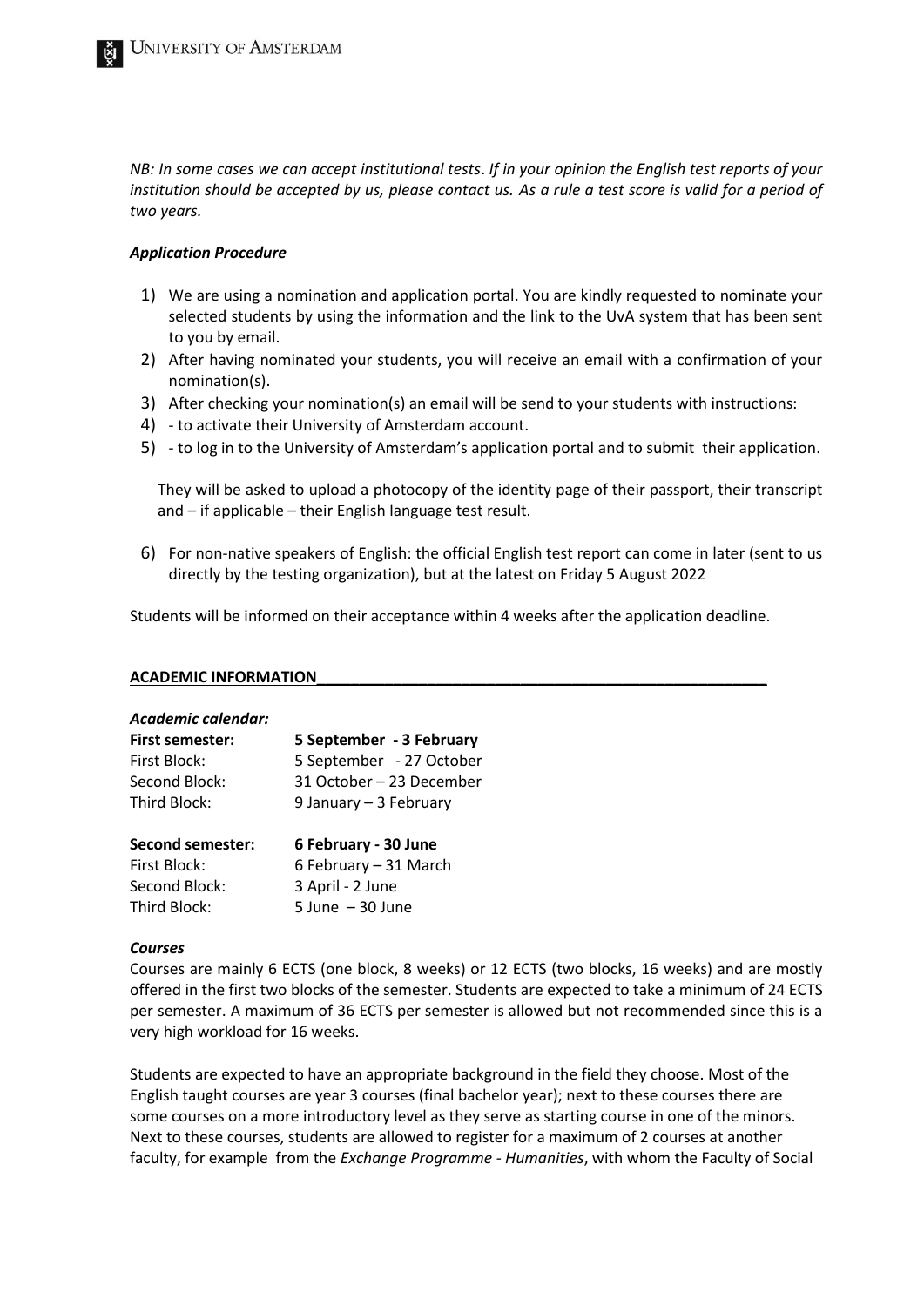and Behavioural Sciences collaborates, or placement in courses of the BSc Future Planet Studies and in the elective courses of the Institute for Interdisciplinary Studies.

Placement in courses is in all cases dependent on the background of students and on places available. Students are strongly advised to have alternatives at hand during course registration. Changes in course registration after the course registration period will not be possible. When placement in courses of their choice is not possible we discuss options with the students individually.

The courses offered in the *Exchange Programme Social and Behavioural Sciences* are organized around the following research priority areas and research focus points:

|           | Child Development and Education           | $\bullet$ | Society, Social Action and Inequality      |
|-----------|-------------------------------------------|-----------|--------------------------------------------|
|           | Anthropology of the body                  | ٠         | <b>Culture and Structure</b>               |
| $\bullet$ | Anthropology of religion                  | $\bullet$ | Political Economy                          |
|           | Political anthropology                    | $\bullet$ | <b>Public Policy and Governance</b>        |
|           | Anthropology of economy and ecology       |           | <b>Comparative Politics</b>                |
|           | Courses about a wide variety of regions   | $\bullet$ | <b>Political Theory</b>                    |
|           | <b>Communication and Society</b>          | $\bullet$ | <b>Middle Eastern Studies</b>              |
| $\bullet$ | Economic and financial geography          | ٠         | <b>European Politics and Global Change</b> |
|           | Environmental geography and planning      | $\bullet$ | Work and Organisational Psychology         |
| $\bullet$ | <b>Political Geography</b>                |           | <b>Brain and Cognition</b>                 |
|           | <b>Urban Studies</b>                      | ٠         | Social Psychology                          |
|           | International development Studies         |           | <b>Psychological Methods</b>               |
| $\bullet$ | Global Health, Care and Society           | $\bullet$ | <b>Clinical Developmental Psychology</b>   |
|           | <b>Global Migration</b>                   | $\bullet$ | <b>Clinical Psychology</b>                 |
|           | Urban Studies                             | ٠         | Intersectionalities (class, race, gender & |
|           | Conflict studies                          |           | sexualities)                               |
|           | <b>Gender &amp; Sexuality studies</b>     |           | Urban Places & Social Problems             |
| $\bullet$ | <b>International Relations</b>            | $\bullet$ | Migration & Citizenship                    |
|           | Social Interactions and Interdependencies | $\bullet$ | Health & Society                           |
|           | Power, Culture, Identity                  | $\bullet$ | <b>Education &amp; Work</b>                |
|           |                                           | $\bullet$ | <b>Globalising Cultures</b>                |
|           |                                           |           |                                            |
|           |                                           |           |                                            |

Updated programme information and course descriptions are available in the [Course catalogue](https://studiegids.uva.nl/xmlpages/page/2021-2022-en) after June 1.

Transcripts will be sent to the home institution within 5 weeks after the end of the semester.

Our grading table is available [here](https://student.uva.nl/en/content/az/grading-scheme/grading-scheme.html)

#### **PRACTICAL INFORMATION\_\_\_\_\_\_\_\_\_\_\_\_\_\_\_\_\_\_\_\_\_\_\_\_\_\_\_\_\_\_\_\_\_\_\_\_\_\_\_\_\_\_\_\_\_\_\_\_\_\_\_\_\_**

*General information for incoming students, including Visa and Insurance information:* [https://www.uva.nl/en/education/other-programmes/exchange/practical-matters/practical](https://www.uva.nl/en/education/other-programmes/exchange/practical-matters/practical-matters.html)[matters.html](https://www.uva.nl/en/education/other-programmes/exchange/practical-matters/practical-matters.html) *Students with disabilities*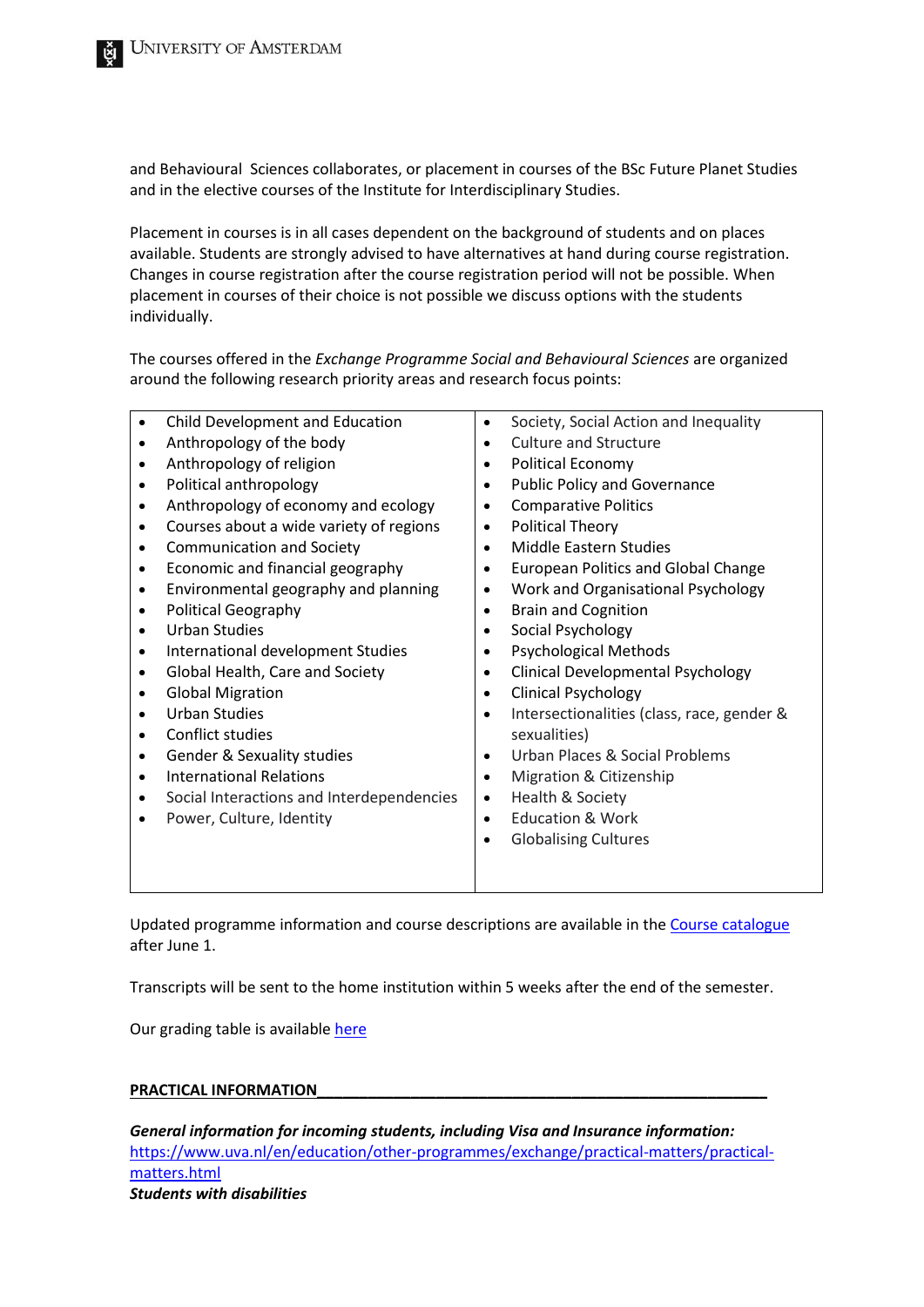Students with disabilities are advised to contact the International Office at an early stage in the admission process. Information on services provided by the University of Amsterdam is available [here.](https://student.uva.nl/en/content/az/disability/disability.html)

## *Housing*

The *University of Amsterdam housing office* will send students information on the housing procedures by the end of May and early November. In the past years we were able to accommodate the majority of our incoming students, but unfortunately not all. Housing at the UvA is not guaranteed.

The rental periods are always fixed periods. Exchange students will automatically be assigned for one or two semesters (depending on the duration of the exchange).

### *Information email*

Accepted students receive an extensive *Information email* from the International Office Social Sciences approximately 2 months before the start of the programme. This email contains:

- Instructions for course registration
- Save the date and preview of activities during introduction period

The Office for International Student Affairs publishes the UvA START Magazine, including practical information on studying in The Netherlands and at the UvA: at the UvA: [click here.](https://student.uva.nl/en/content/az/start-magazine/start-magazine.html)

#### *Orientation period*

The **International Student Network** (ESN) of the Universiteit van Amsterdam organizes an Introduction period previous to the start of the semester: [click here](http://isnamsterdam.nl/)

The *International Office- Social Sciences* organises an introduction period for international student including a welcome meeting and drinks, academic meeting, lecture on plagiarism, and library skills workshops. Exchange students will receive an invitation to register on our Canvas page, for updated information about these meetings. See als[o https://student.uva.nl/social-sciences:](https://student.uva.nl/social-sciences) A-Z list: Exchange students (information will become available later).

# **ERASMUS INFORMATION COLLEGE OF SOCIAL SCIENCES**

#### **International Office Social Sciences**

*Exchange Officers:* Jelka Driehuis Lisa Martinez Gil *Teamleader/Departmental Erasmus co-ordinator:* Heleen Straesser, H.M.Straesser@uva.nl PO Box 15725 NL‐1001 NE Amsterdam international‐office‐csw@uva.nl Tel.: +31 20 525 8300

 $\triangleright$  Prospective students are kindly asked to contact by using [the digital contact form](https://uva-ac.topdesk.net/xfg/openengfmgeo)